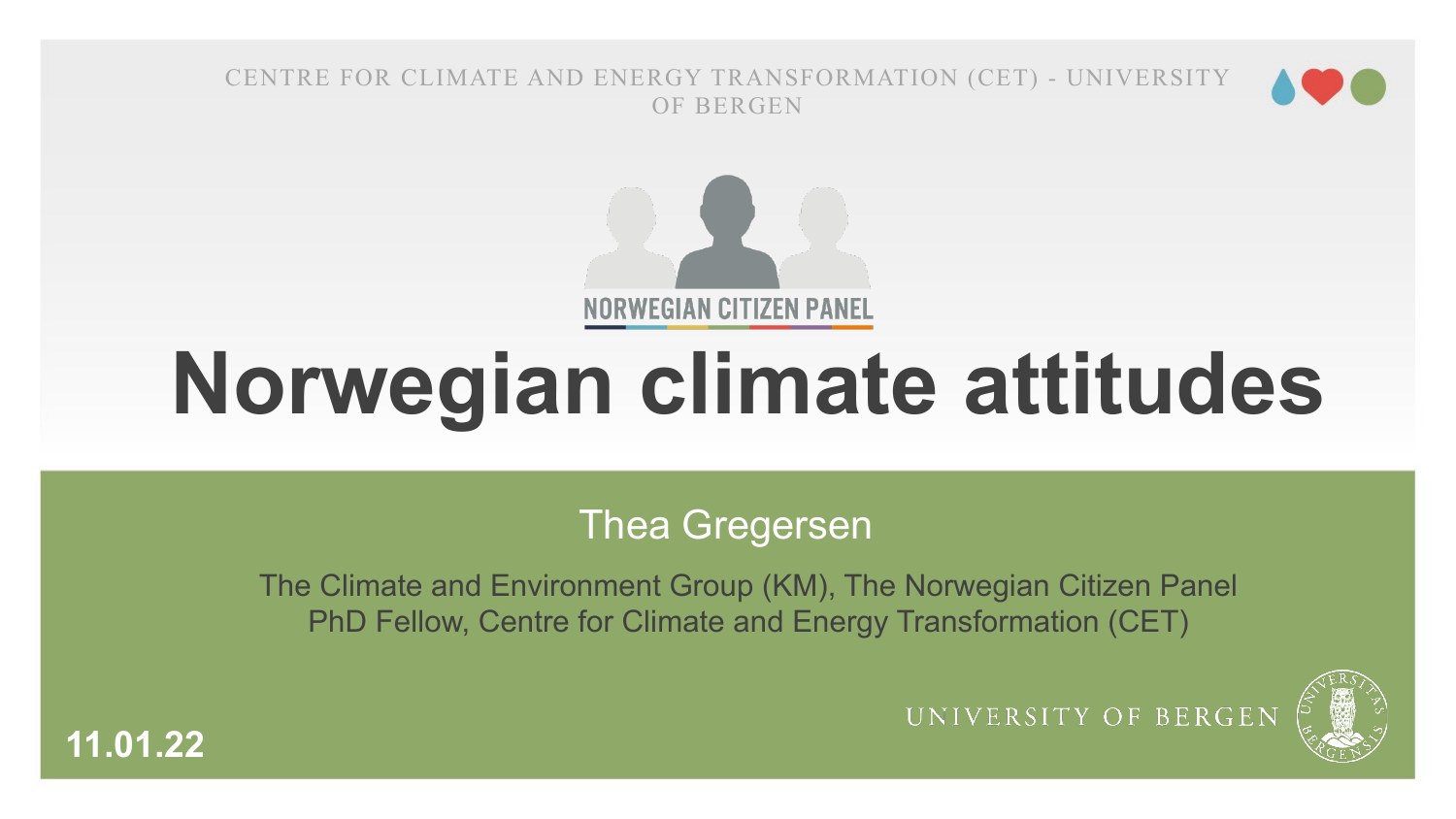

## **The Norwegian Citizen Panel**



Web-based survey of Norwegians' opinions toward important societal matters.



The participants represent a cross-section of the Norwegian population.



Led by social scientists from the University of Bergen and NORCE run the panel.



The analyses are weighted to control for possible underrepresentation (age, gender, education and geography).

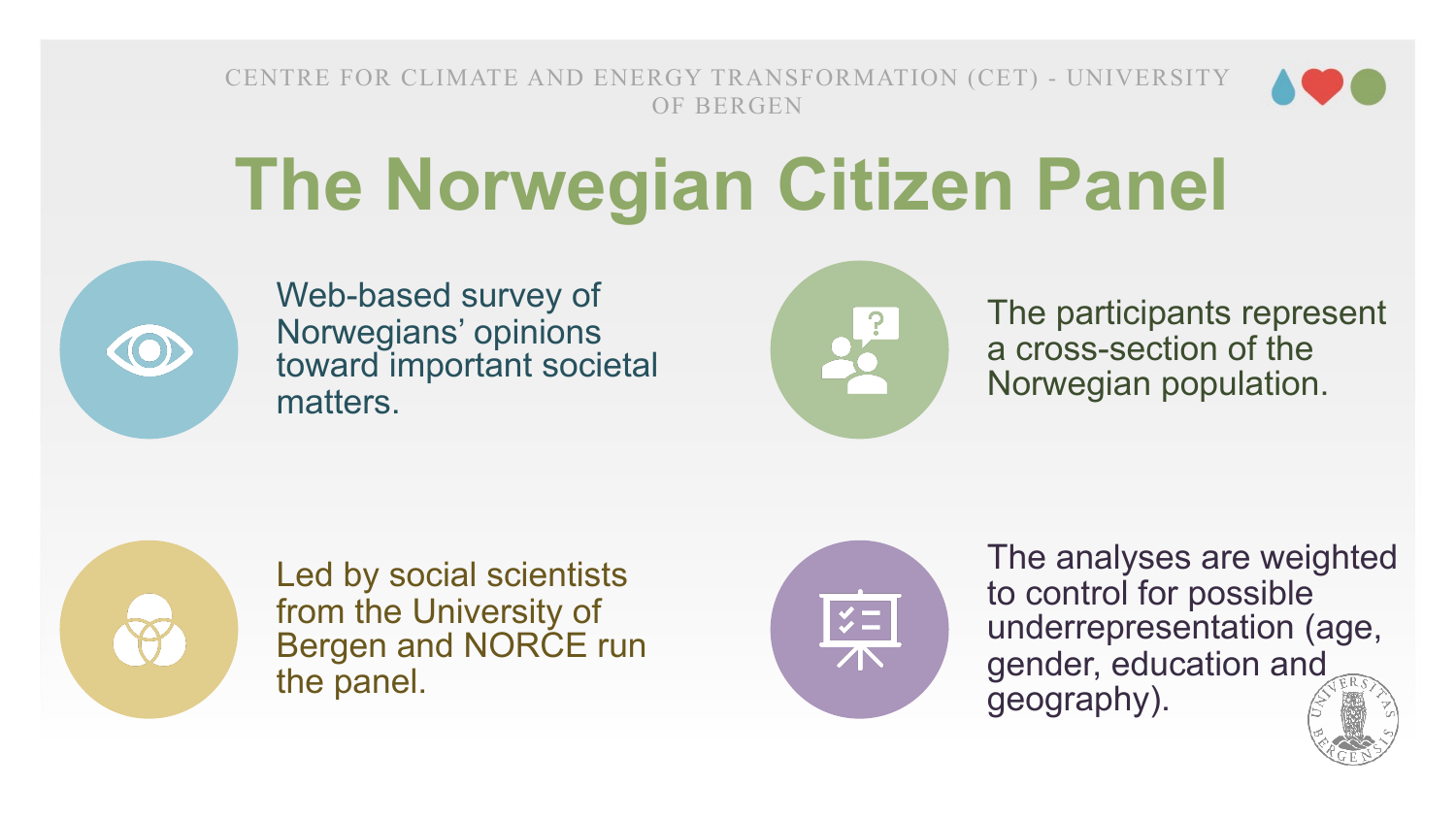#### **WORRY ABOUT CLIMATE CHANGE**

#### **'Very worried' or 'worried'**

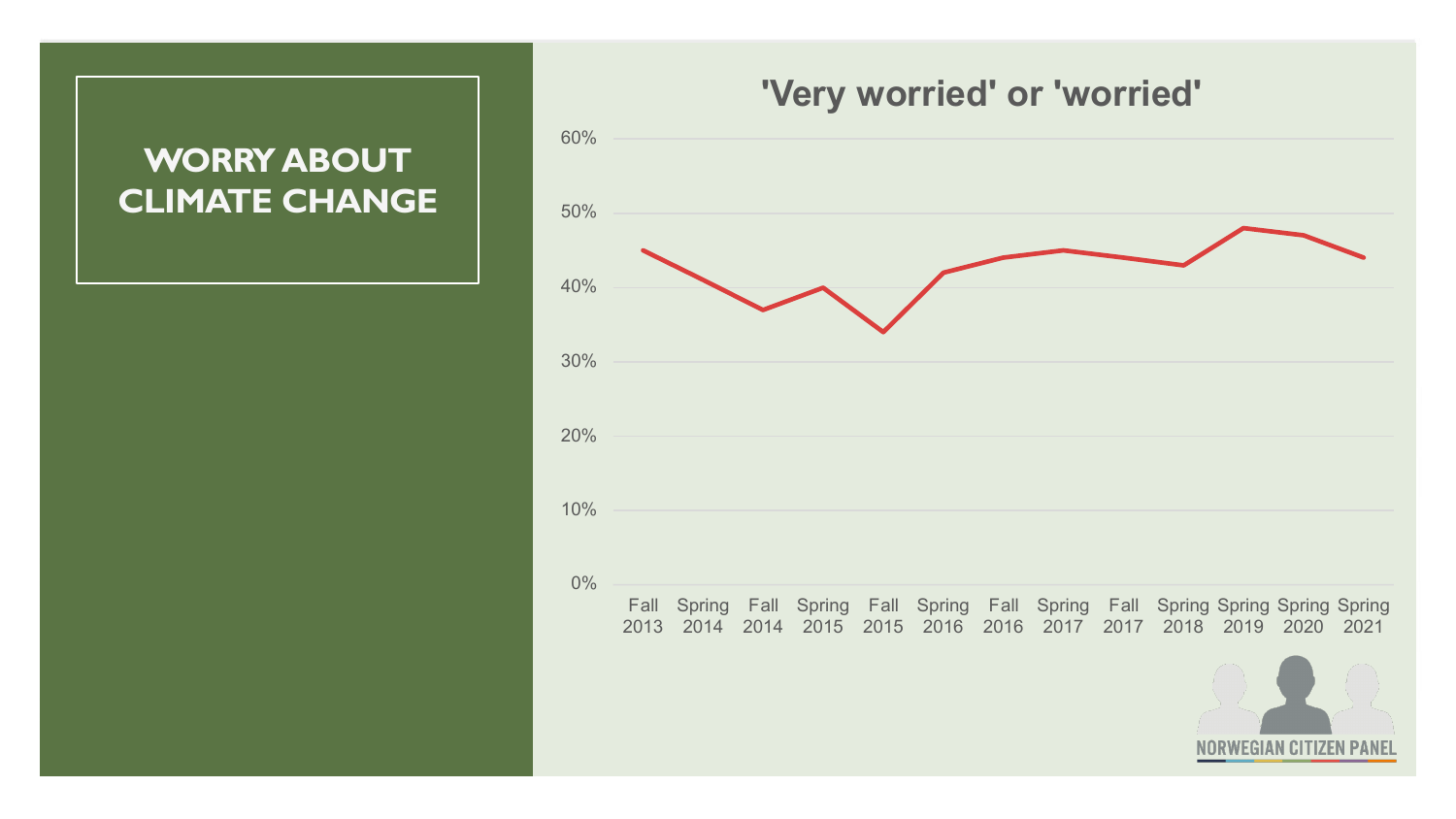#### **WORRY ABOUT CLIMATE CHANGE**

For the first time, more than 50% of the respondents in the NCP report being 'worried' or 'very worried' about climate change.

#### **'Very worried' or 'worried'**



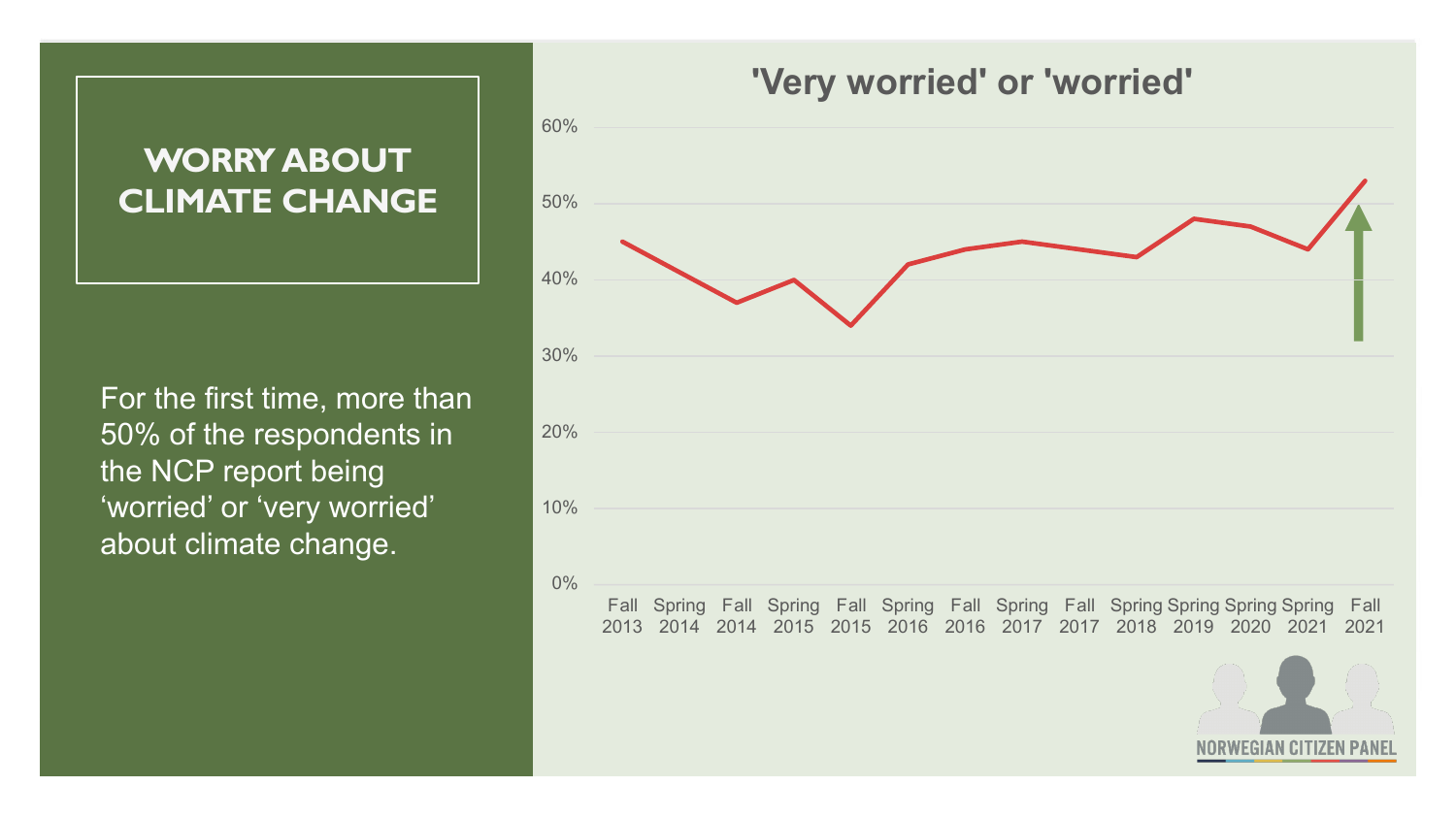### **Age groups**

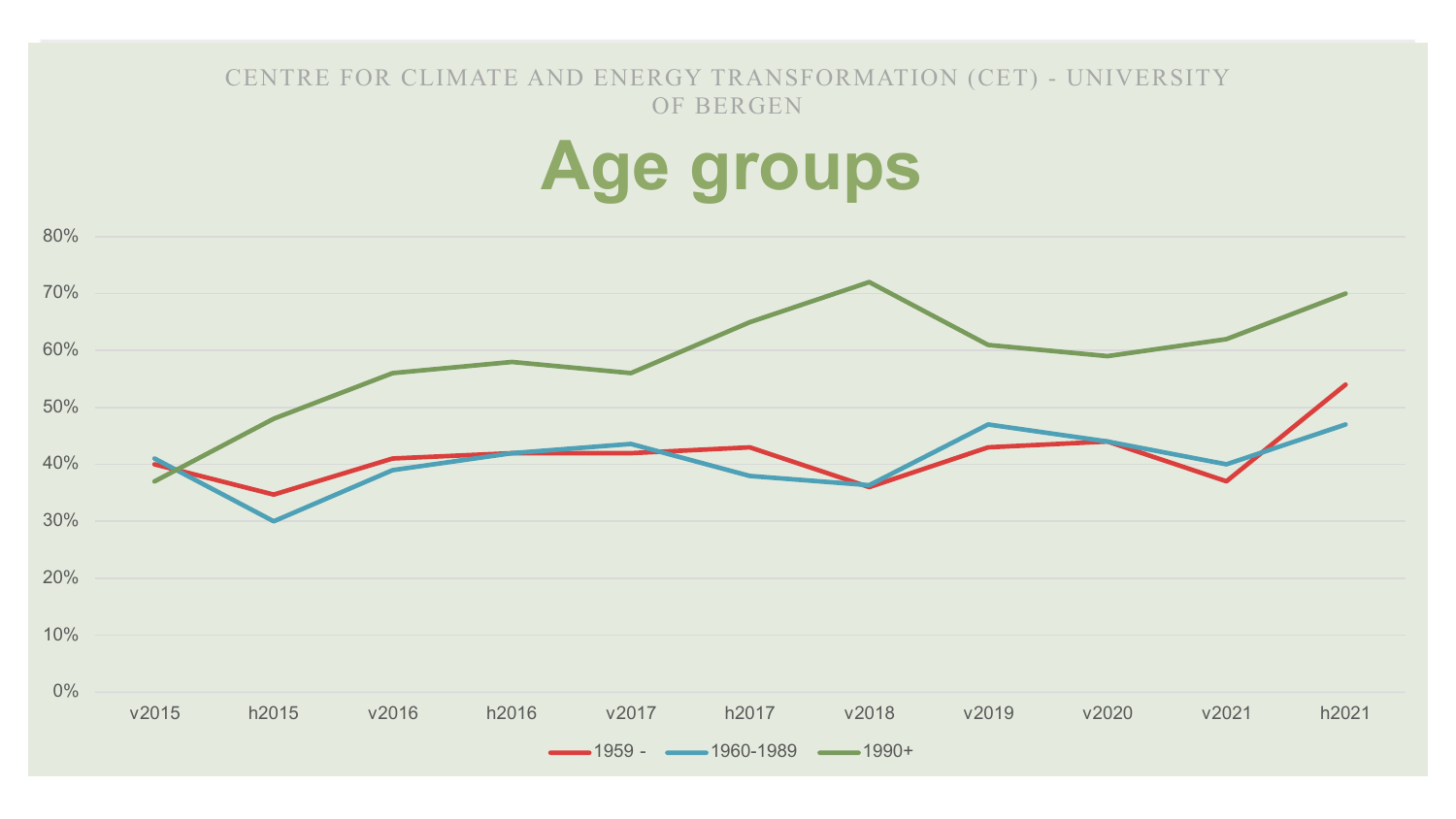#### **ISSUE IMPORTANCE**

65% thinks the climate issue is a 'very important' or 'important' issue.

#### **How important is the climate issue to you personally?**



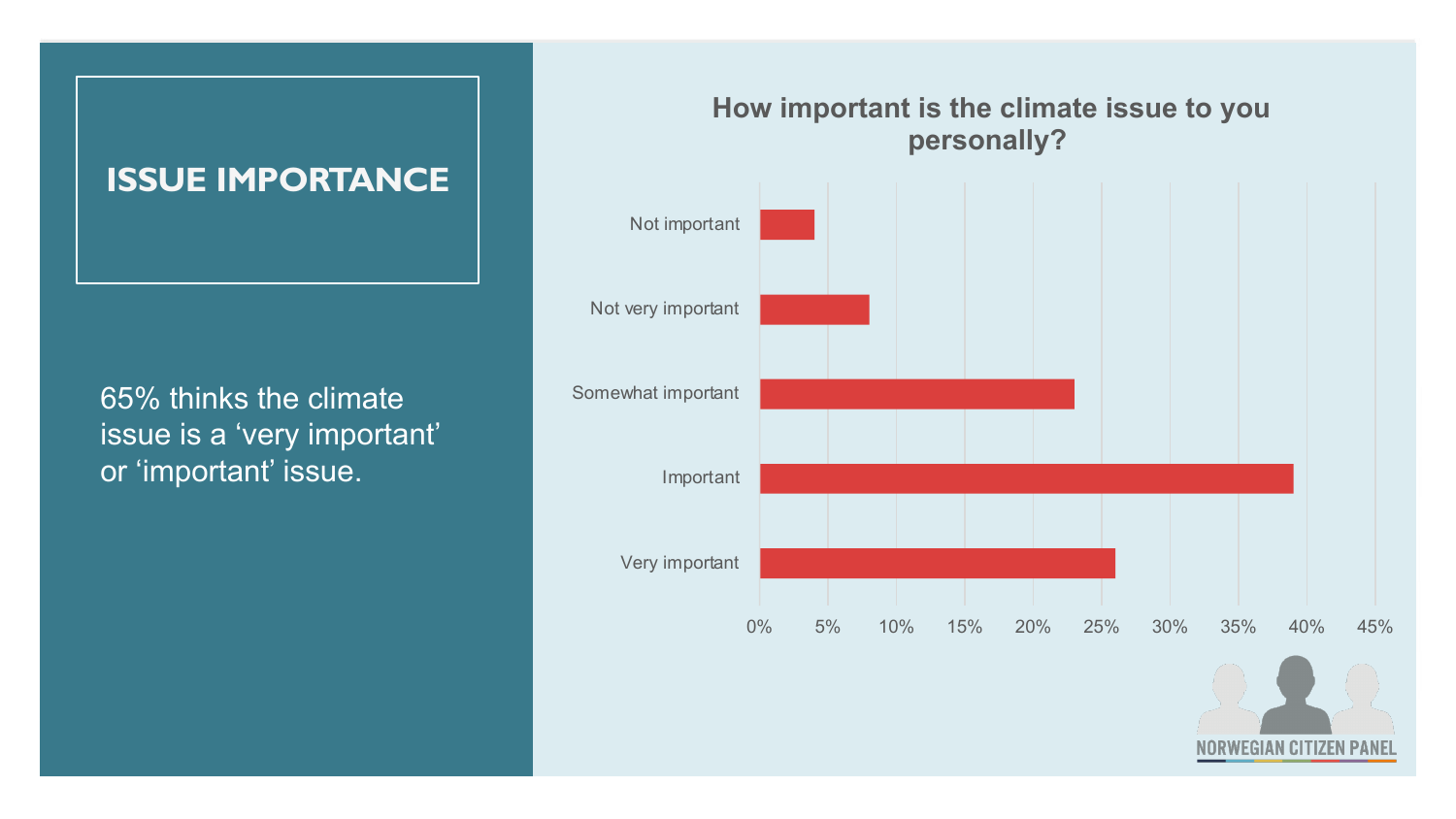#### **THE NORWEGIAN OIL INDUSTRY**

Most people (64%) think the Norwegian oil industry should be smaller i 20-30 years. 26% think it should be the same size as today.

No considerable attitude changes from may to october (IEA, IPCC and the election).

In 20-30 years, the Norwegian oil industry should be..



Drilling shutdown would mean end<br>of green transition, Norway PM warns (Financial Times, October 2021)

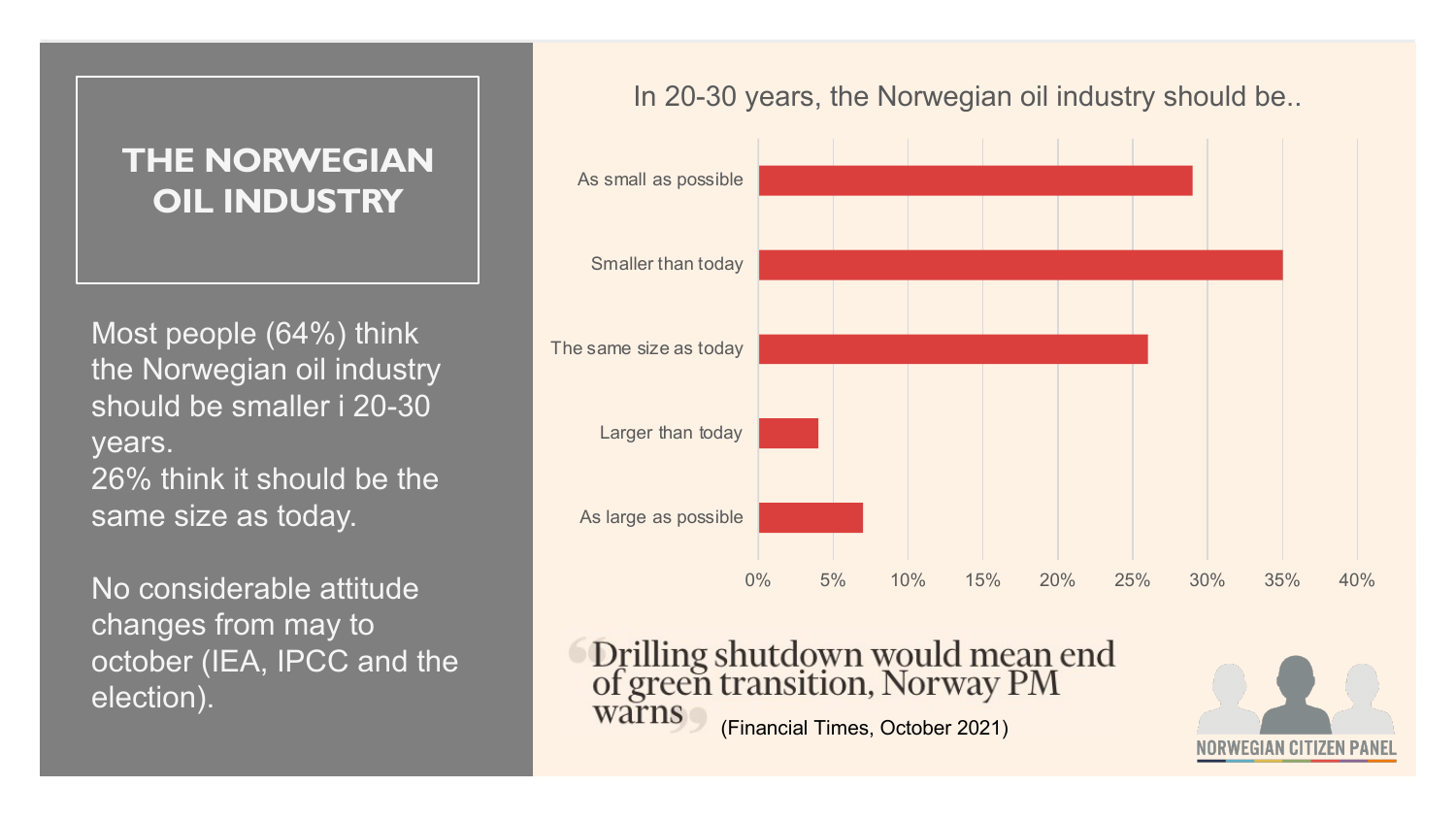#### **WIND POWER**

43% 'agree' that norway should build more onshore wind power while 76% 'agree' to more offshore wind power.

16% 'strongly disagree' to

#### More wind power? Onshore vs offshore

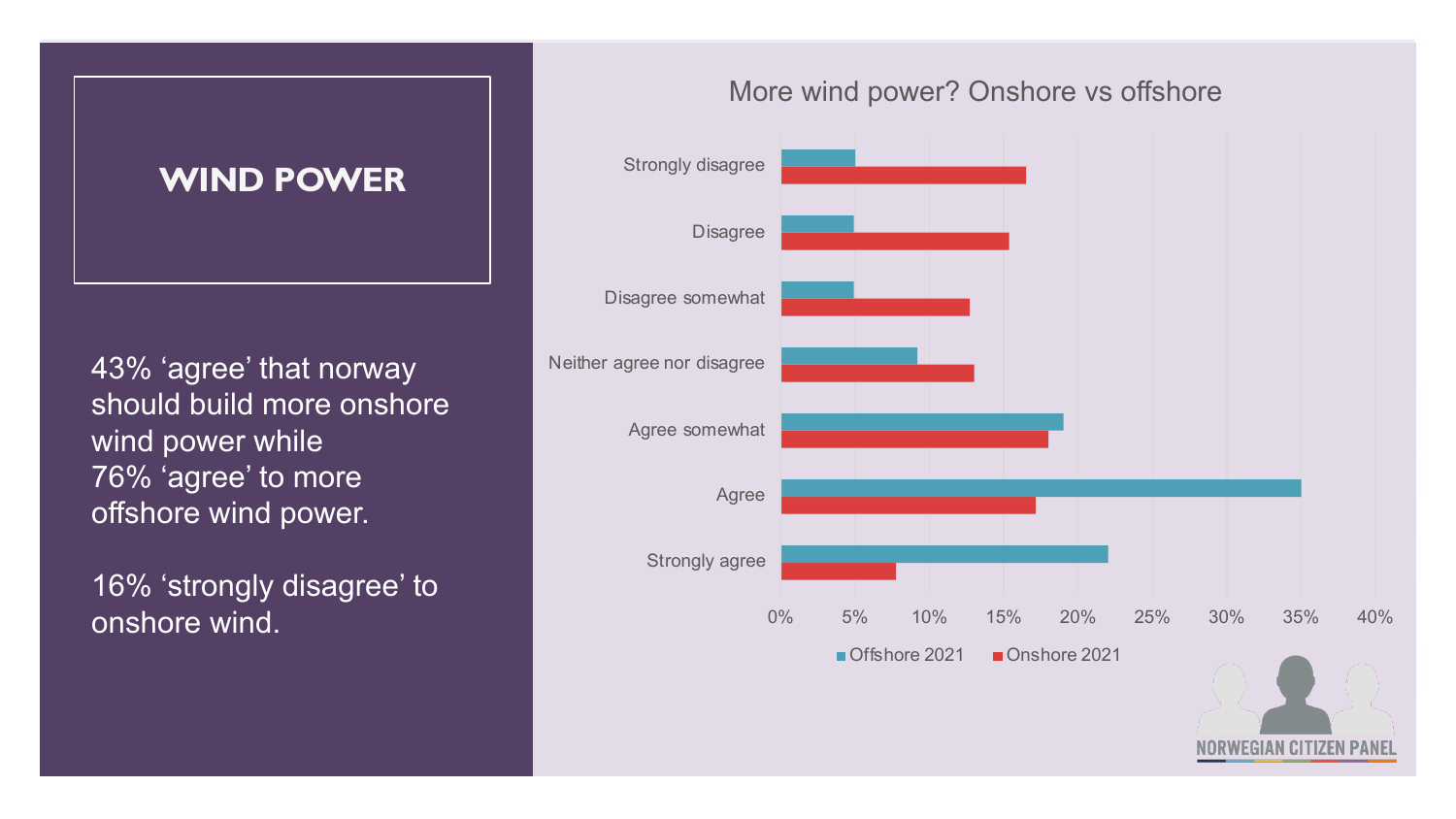**Climate change is a threat to humans, animals and plants. However, some climate measures may harm the local environment. For example, dams or wind farms that produce renewable energy can also harm nature and wildlife. To what extent do you agree or disagree that: "slowing climate change globally is more important than preserving nature locally"?**



**NORWEGIAN CITIZEN PAN** 

This question was collected as part of the **SANE-Clim** project, PI: Michael Tatham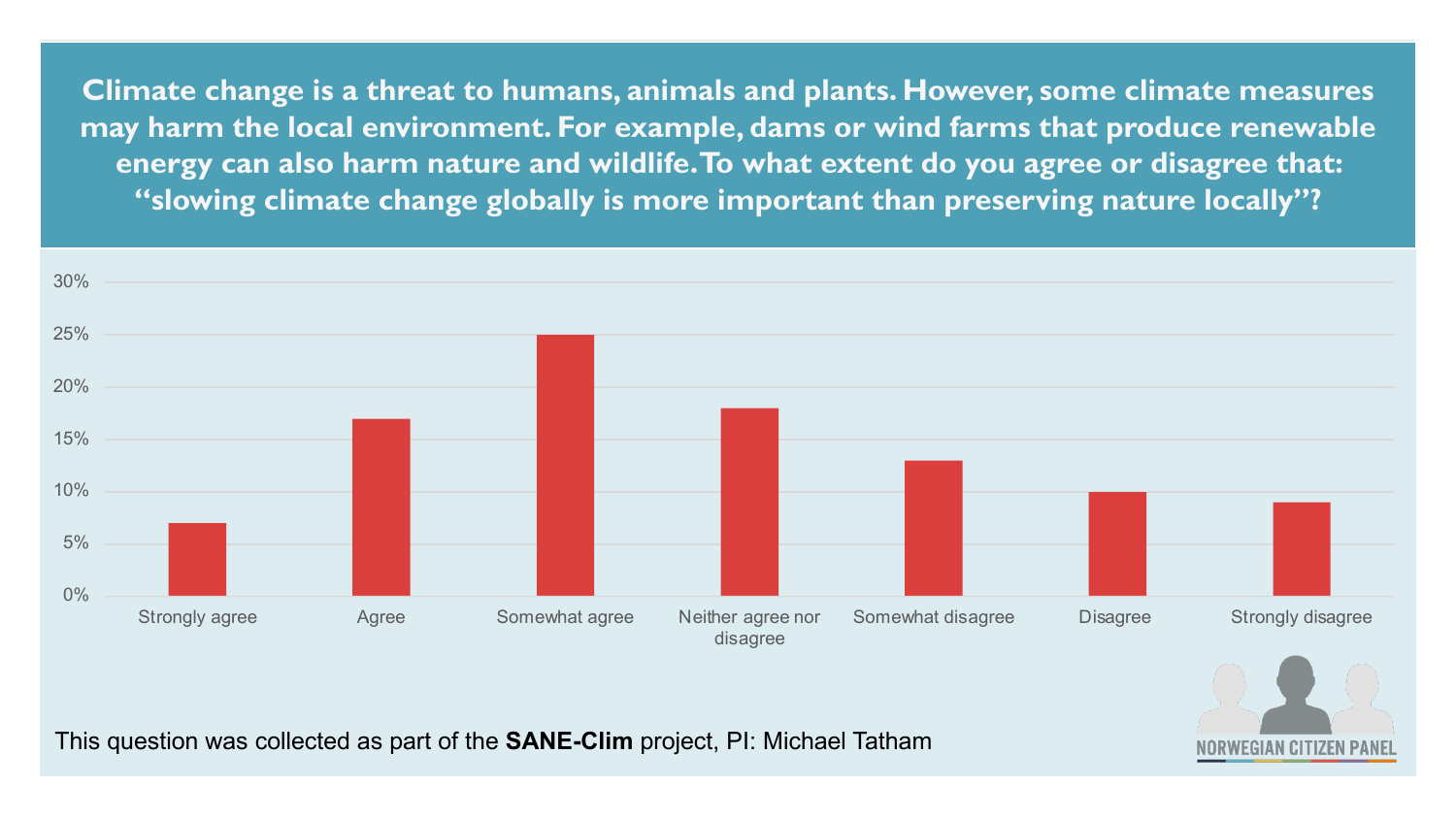#### **CLIMATE PROTEST SUPPORT**

51% report that they support non-violent civil disobedience and protests. 26% oppsose such actions.

#### Non-violent climate protests

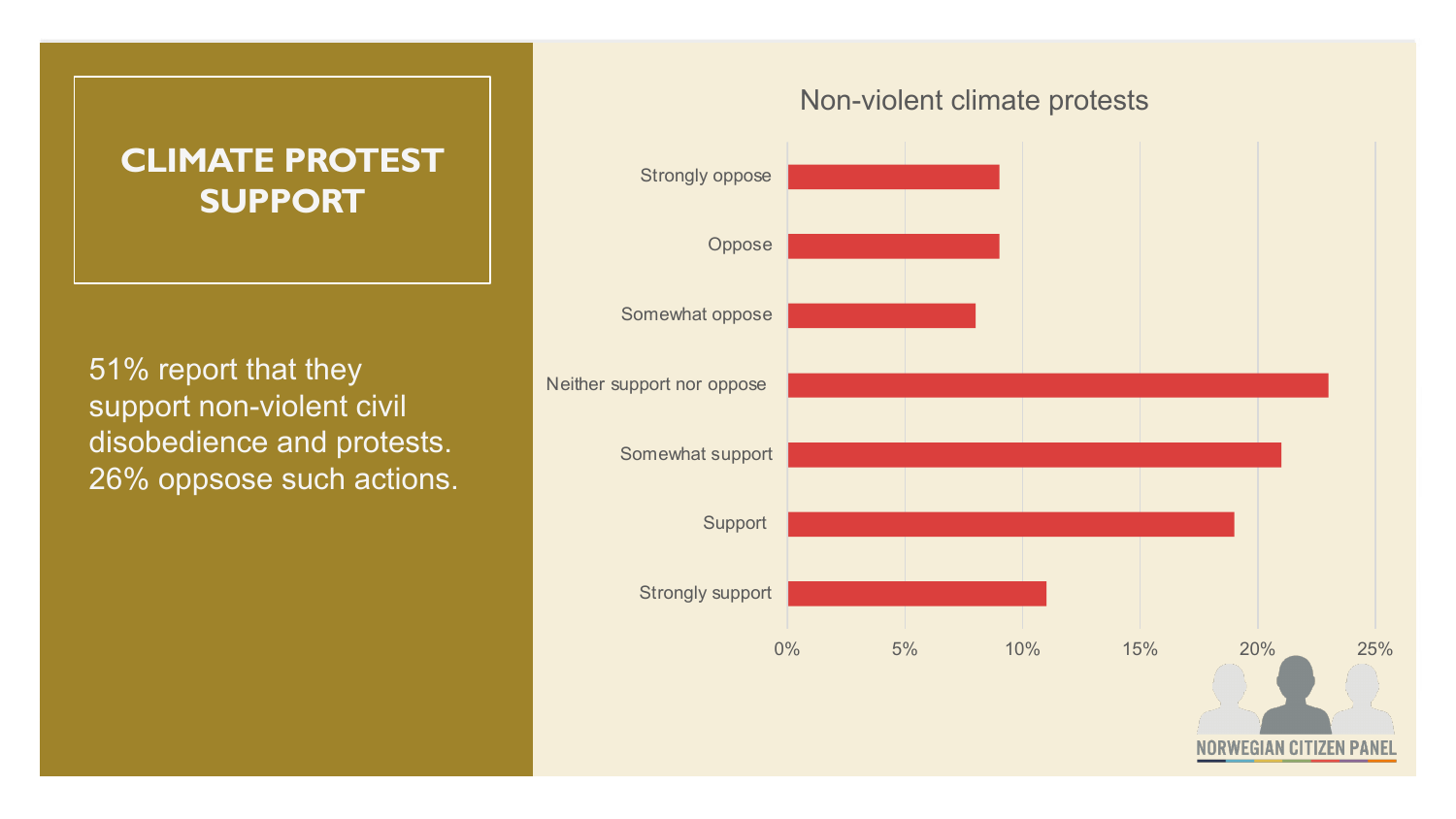#### **CLIMATE PROTEST PARTICIPATION**

6 % says they will 'likely' or 'very likely' participate in a climate protest.

#### Participate in climate protest over the next 12 months?



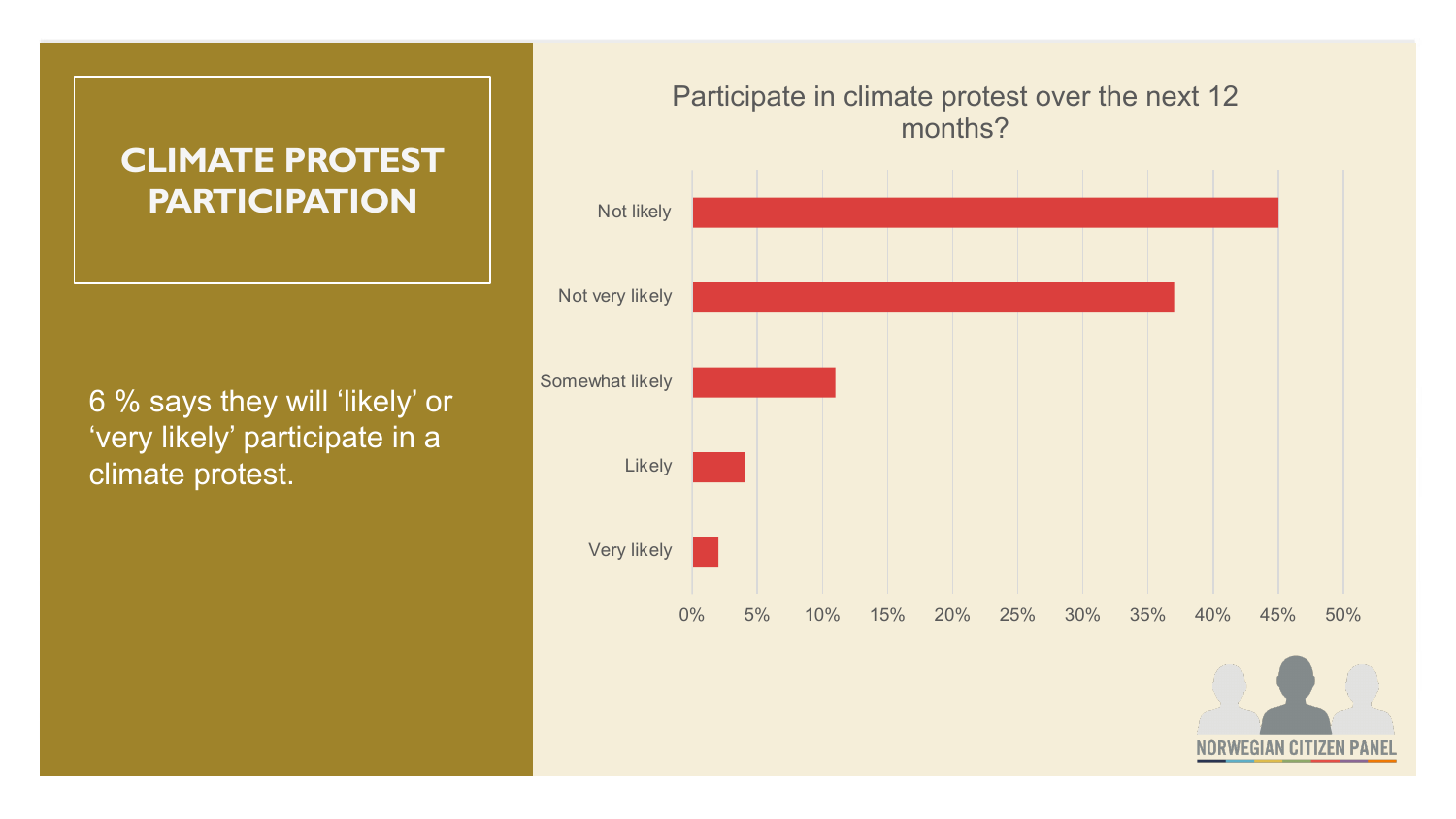

Most Norwegians don't think they will reduce their (vacation) flight frequency after the pandemic. 26% think they will fly less often.

#### **How often fly on vacation after the pandemic?**

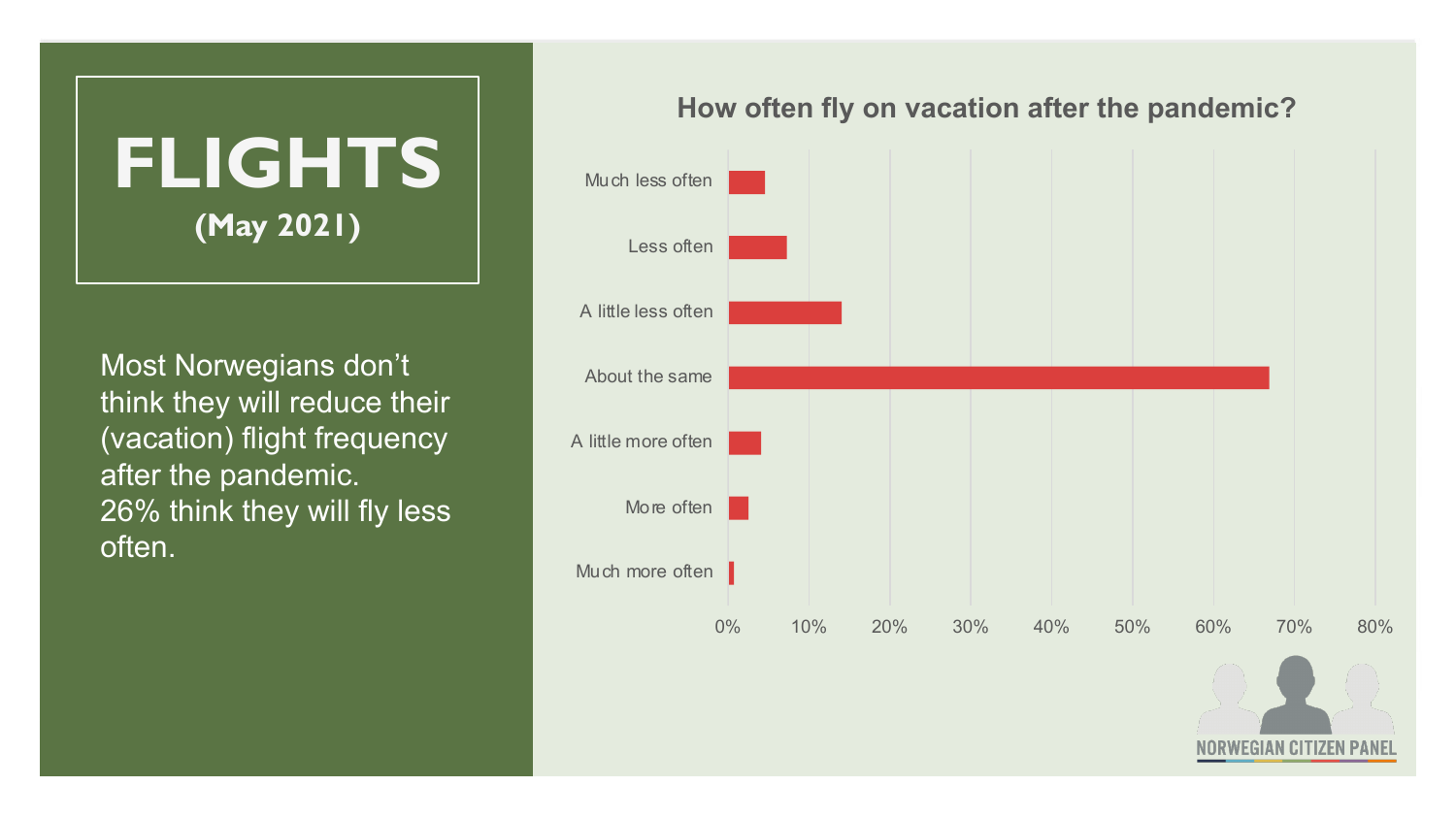

While worry has increased.. Support for wind power, a smaller oil industry, willingness to participate in climate protest and willingness to reduce flights have mostly *not changed.* 

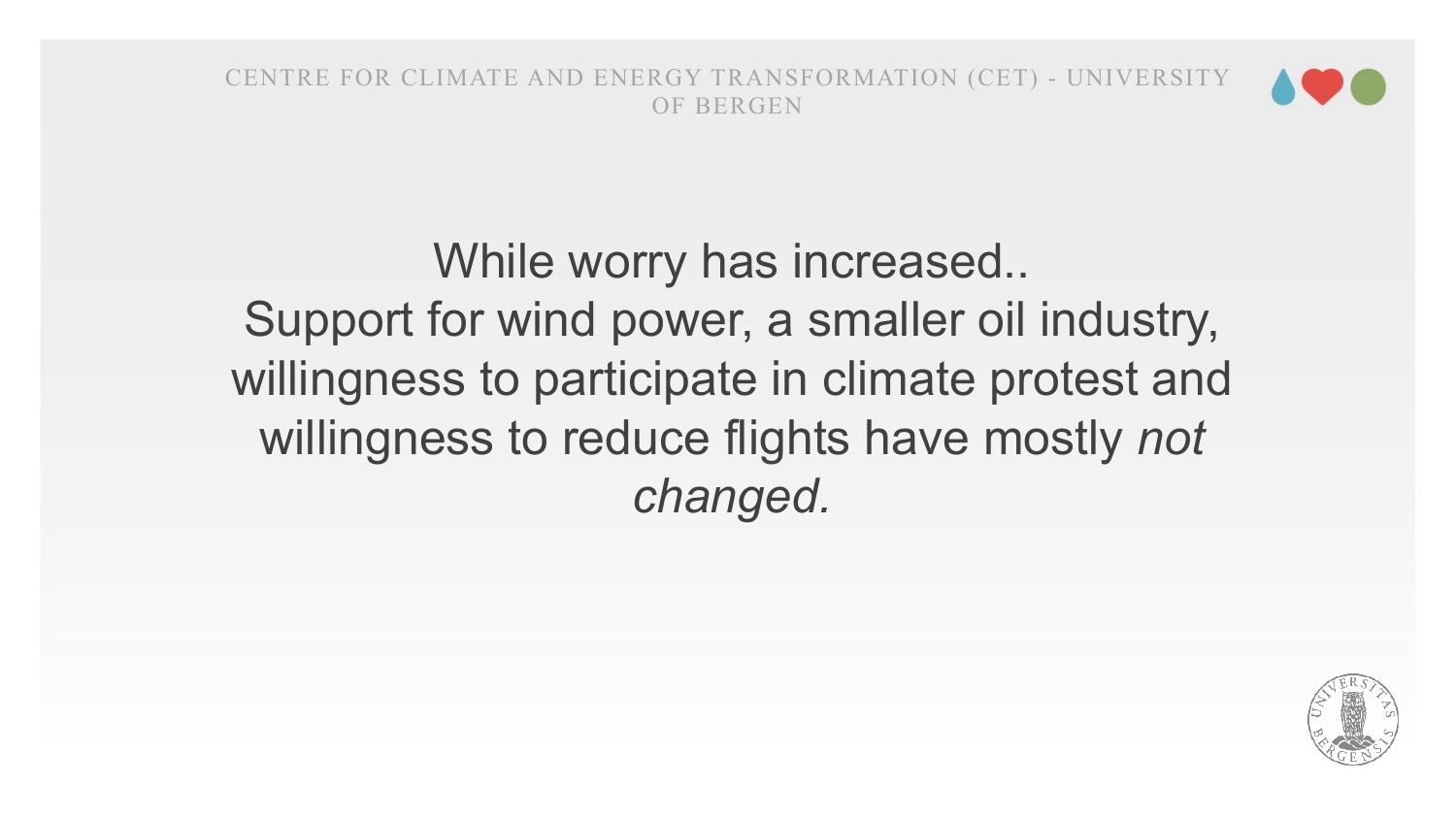#### **CLIMATE CHANGE EMOTIONS**



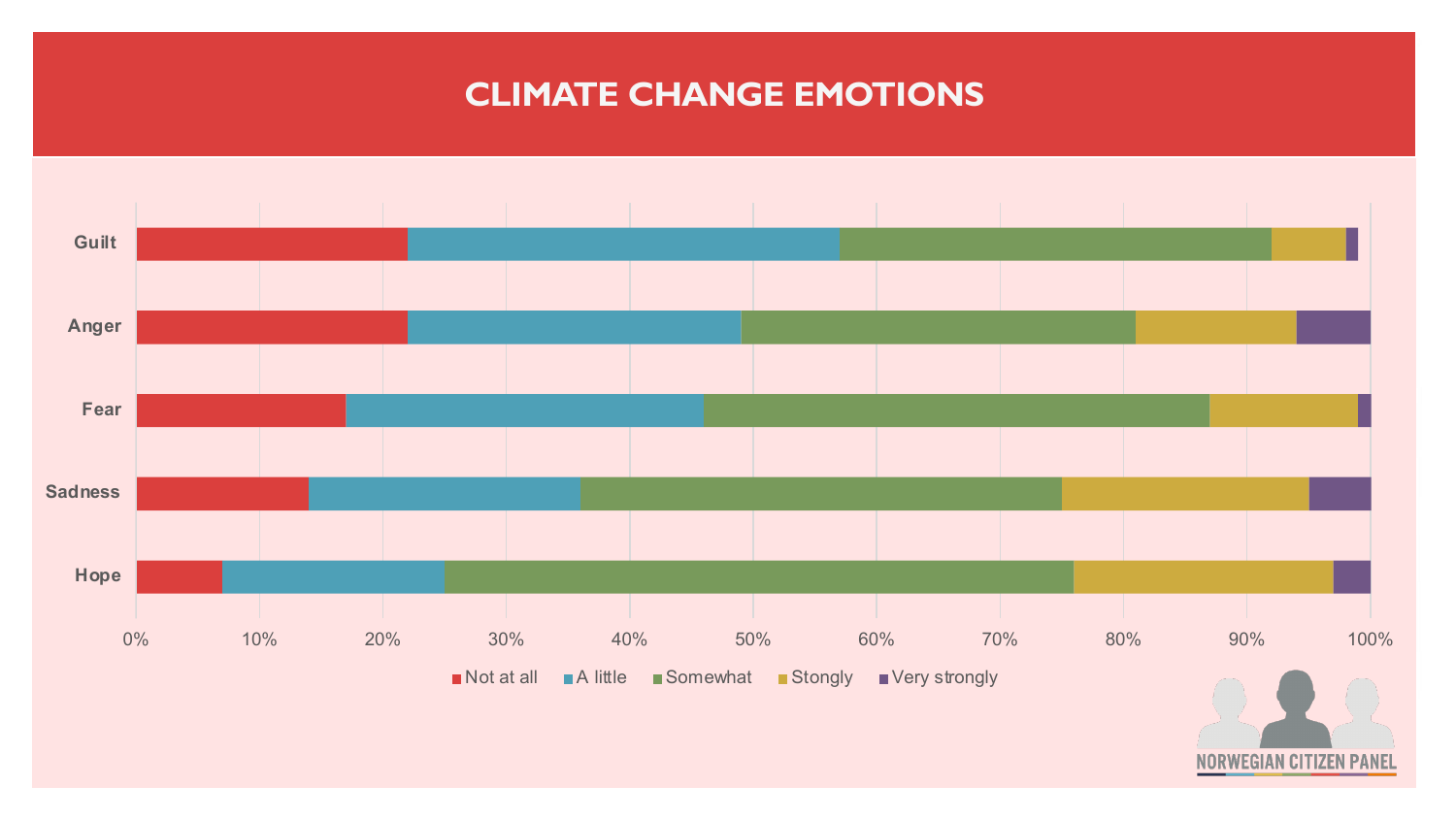### **Mer om norske klimaholdninger**

- Samleside: https://energiogklima.no/tema/folk-mener/
- Filmer og infografikk: https://www.uib.no/digsscore-norsk/150551/norske-klimaholdnir
- Ekspertintervjuet: Derfor endrer klimaholdningene seg så lite https://energiogklima.no/to-grader/ekspertintervju/ekspertintervj<br>derfor-endrer-klimaholdningene-seg-sa-lite/
- Ekspertintervjuet: Har koronaen gitt oss klimahåp? https://energiogklima.no/to-grader/ekspertintervju/ekspertintervj<br>har-koronaen-gitt-oss-klimahap/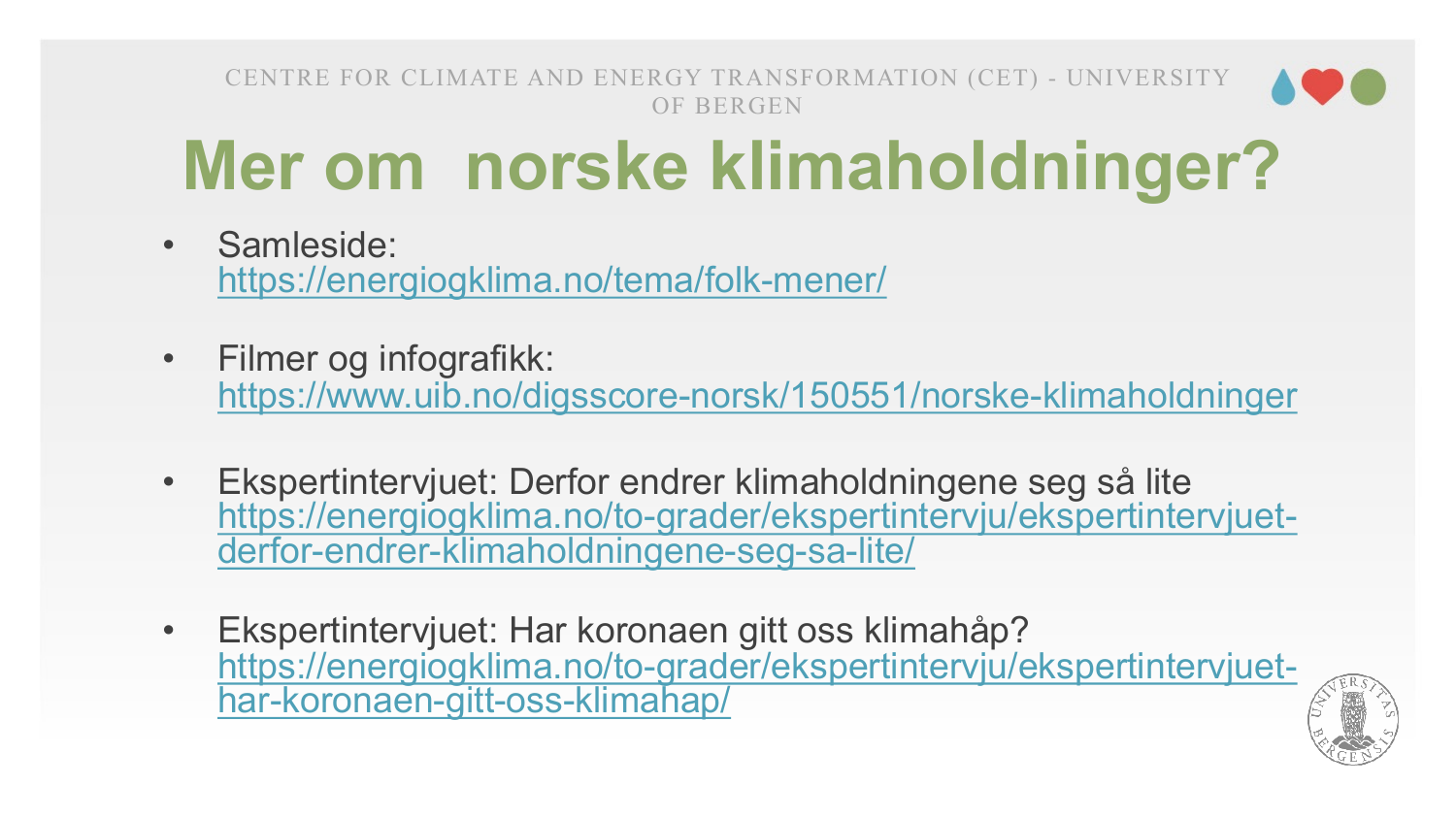

Ivarsflaten, E. et.al [2021]. Norsk medborgerpanel, Runde 1 - 22. Data samla av ideas2evidence for Norsk medborgerpanel, Universitetet i Bergen.

Norsk medborgerpanel er finansiert av Universitetet i Bergen og Trond Mohn Stiftelse. Data er produsert av Universitetet i Bergen, gjort tilgjengelig av ideas2evidence og distribuert av NSD.

Hverken UiB eller NSD er ansvarlige for analysene og tolkningene av data som er gjort her.